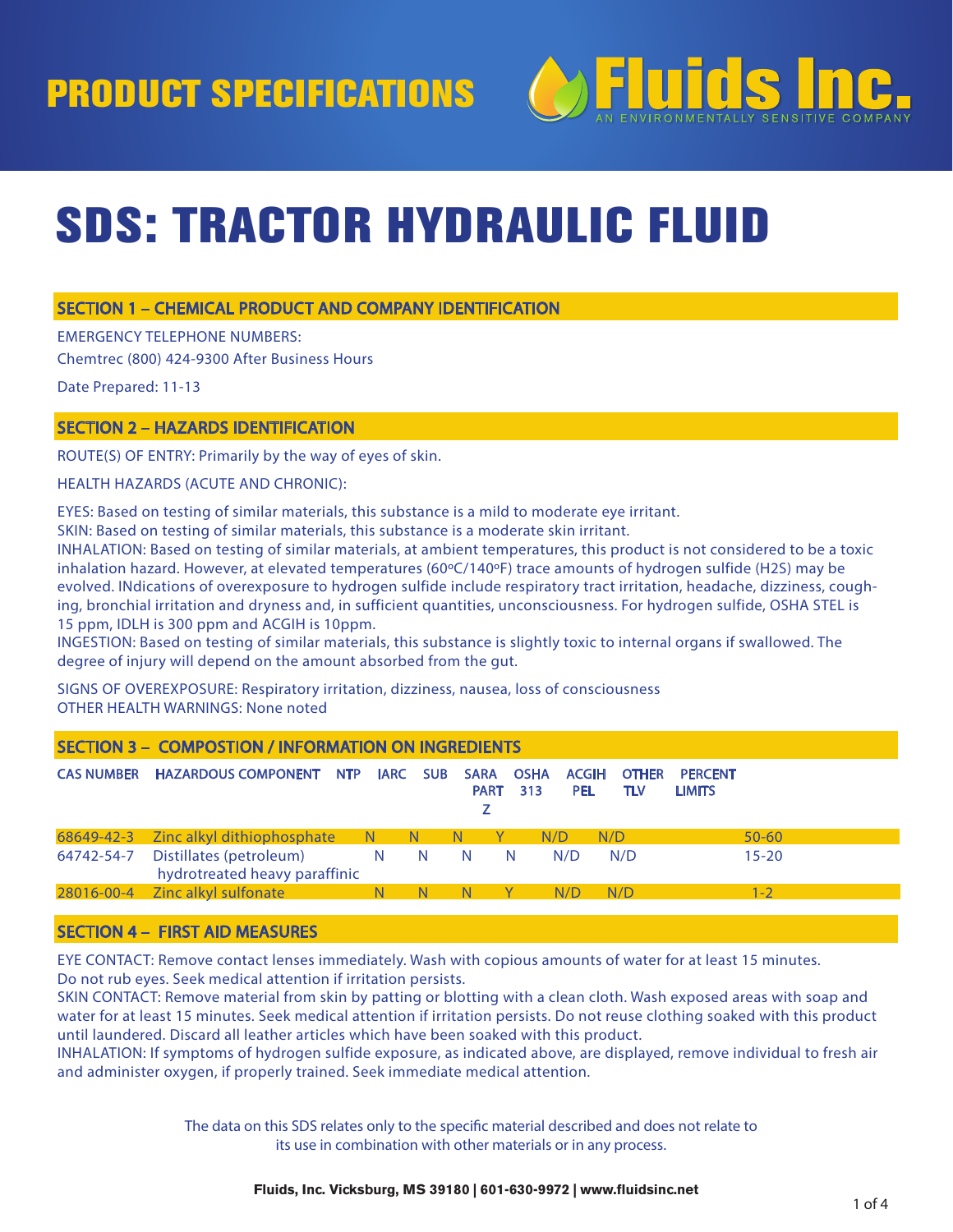

# SDS: TRACTOR HYDRAULIC FLUID

INGESTION: Do not induce vomiting. If vomiting occurs spontaneously, keep head below the hips to prevent aspiration of material into the lungs. If the individual is unconscious, monitor pulse and breathing. If breathing stops, administer articial respiration immediately. Never administer anything by mouth to an unconscious or convulsing person. Seek medical attention immediately.

### SECTION 5 – FIRE-FIGHTING MEASURES

FLASH POINT: 110ºC PMCC FLAMMABLE LIMITS: N/D LEL: N/D UEL: N/D

EXTINGUISHING MEDIA: Dry chemical, foam, carbon dioxide. Water fogs should be used to cool containers exposed to extreme heat

SPECIAL FIRE FIGHTING PROCEDURES: If safe, stop flow at source. Remove all individuals from area who are not properly trained in fire fighting. The toxic characteristics of ignition by-products require the use of full buner gear (including SCBA apparatus) when fighting a fire involving this product. UNUSUAL FIRE FIGHTING PROCEDURES: None noted.

# SECTION 6 – ACCIDENTAL RELEASE MEASURES

### STEPS TO BE TAKEN IN CASE MATERIAL IS RELEASED OR SPILLED:

FOR LARGE SPILLS: Stop leak at source if safe to do so. Dike and contain material. Remove all individuals from area who have not been properly trained in emergency medical response. Transfer materials into salvage vessels for disposal. Residual material may be picked up with flame retardant treated absorbents such as diatomaceous earth. Any water used in washing down the spill area must be disposed of, along with other material, according to all applicable regulations. FOR SMALL SPILLS: Pick up flame retardant treated absorbant and dispose of according to all applicable regulations.

This product may be classified as an oil under section III of the Clean Water Act. Spills entering surface waters or any water courses or sewers entering surface waters that cause a sheen, must be reported to the Coast Guard toll free number (800) 424-8802. In case of accident or road spill, notify Chemtree. (800)424-9300.

#### SECTION 7 – HANDLING AND STORAGE

PRECAUTIONS TO BE TAKEN IN HANDLING AND STORAGE: Keep this product away from open flames and sources of heat. Trace amounts of hydrogen sulfide may be present. Keep face clear of tank or tank car openings. Store in a cool ( ˂60ºC) area.

OTHER PRECAUTIONS: None noted.

#### SECTION 8 – EXPOSURE CONTROLS / PERSONAL PROTECTION

VENTILATION REQUIREMENTS: Ventilation should be designed in accordance with good engineering practices

#### PERSONAL PROTECTIVE EQUIPMENT:

RESPIRATORY PROTECTION: Keep this product away from open flames and sources of heat. Trace amounts of hydrogen sulfide may be present. Keep face clear of tank or tank car openings. Store in a cool (˂60ºC) area.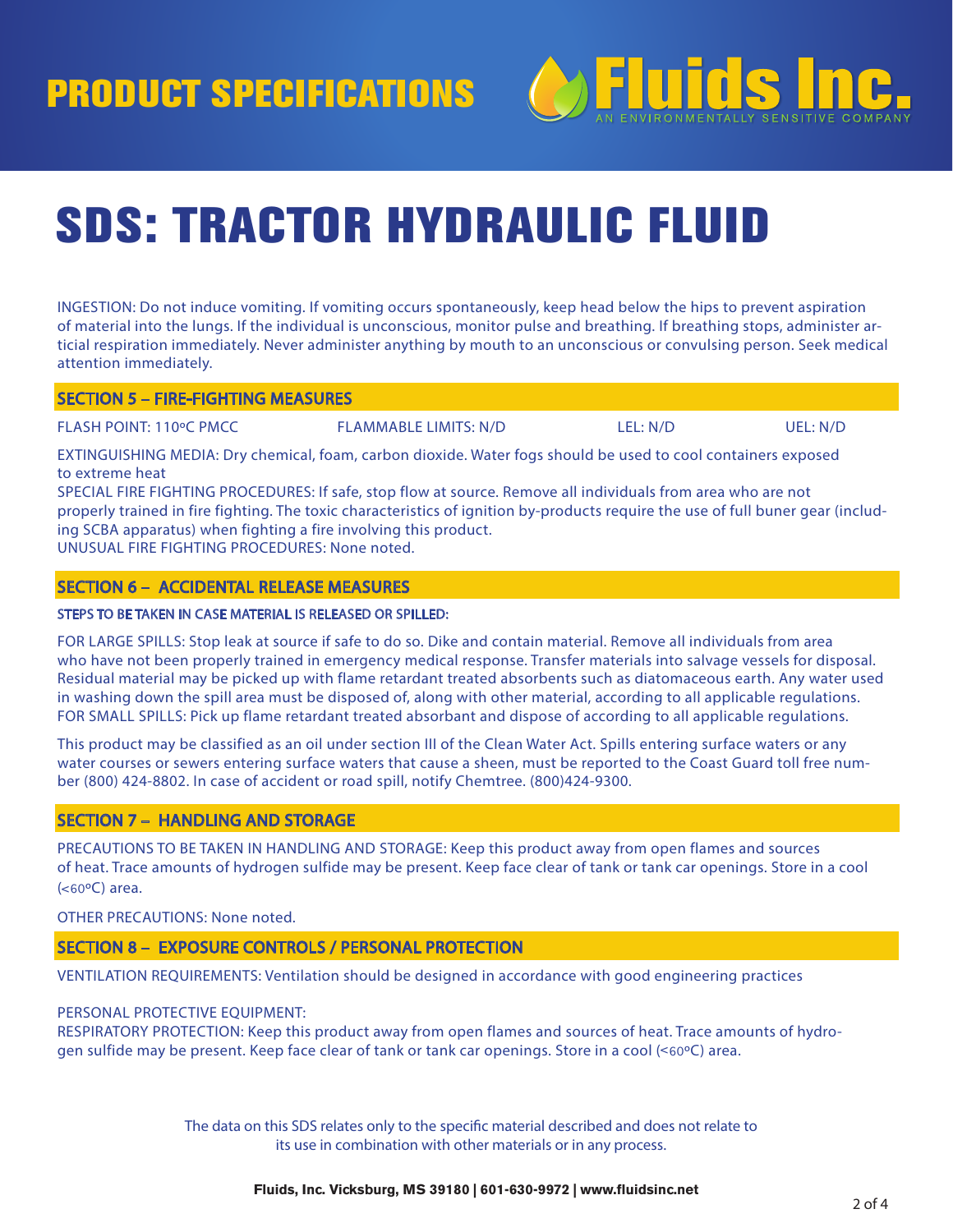PRODUCT SPECIFICATIONS



# SDS: TRACTOR HYDRAULIC FLUID

EYE PROTECTION: Splashproof goggles or face shield (ANSI Z87.1 or approved equivalent). DERMAL PROTECTION: Protect all exposed skin from contact. Use gloves or neoprene or other chemically inert material. Use chemically resistant apron or other chemically impervious clothing to avoid prolonged or repeated skin contact. OTHER: Eyewash and safety showers should be available in areas where this product is handled.

### SECTION 9 – PHYSICAL AND CHEMICAL PROPERTIES

SOLUBILITY IN WATER: Negligible SPECIFIC GRAVITY (H20 = 1) 206 APPEARANCE AND ODOR: Amber liquid with an alcohol-like odor OTHER INFORMATION:

# SECTION 10 – STABILITY AND REACTIVITY

STABILITY: Stable HAZADOROUS DECOMPOSITION OR BY-PRODUCTS: Combustion gases may contain CO, CO2, oxides of sulfur and phosphorous and, depending upon the conditions, hydrogen sulfide. HAZARDOUS POLYMERIZATION: Will not occur. INCOMPATIBILITY: MATERIALS TO AVOID: Avoid contact with strong acids and strong oxidizing agents.

# SECTION 11 – TOXICOLOGICAL INFORMATION

ACUTE EYE EFFECTS: Mild to moderate eye irritant ACUTE DERMAL EFFECTS: Moderate skin irritant (Rabbit), Index 4.58. ACUTE INHALATION EFFECTS: N/D ACUTE ORAL EFFECTS: N/D

# SECTION 12 – ECOLOGICAL INFORMATION

No information available

### SECTION 13 – DISPOSAL CONSIDERATIONS

WASTE DISPOSAL METHOD: If reclamation is not possible, dispose of material in accordance with all federal, state and local regulations.

### SECTION 14 – TRANSPORT INFORMATION

# DOT TRANSPORTATION DATA:

| <b>PROPER SHIPPING NAME:</b>  | Not regulated |
|-------------------------------|---------------|
| <b>HAZARD CLASS:</b>          | Not regulated |
| <b>IDENTIFICATION NUMBER:</b> | Not regulated |
| <b>PARKING GROUP:</b>         |               |